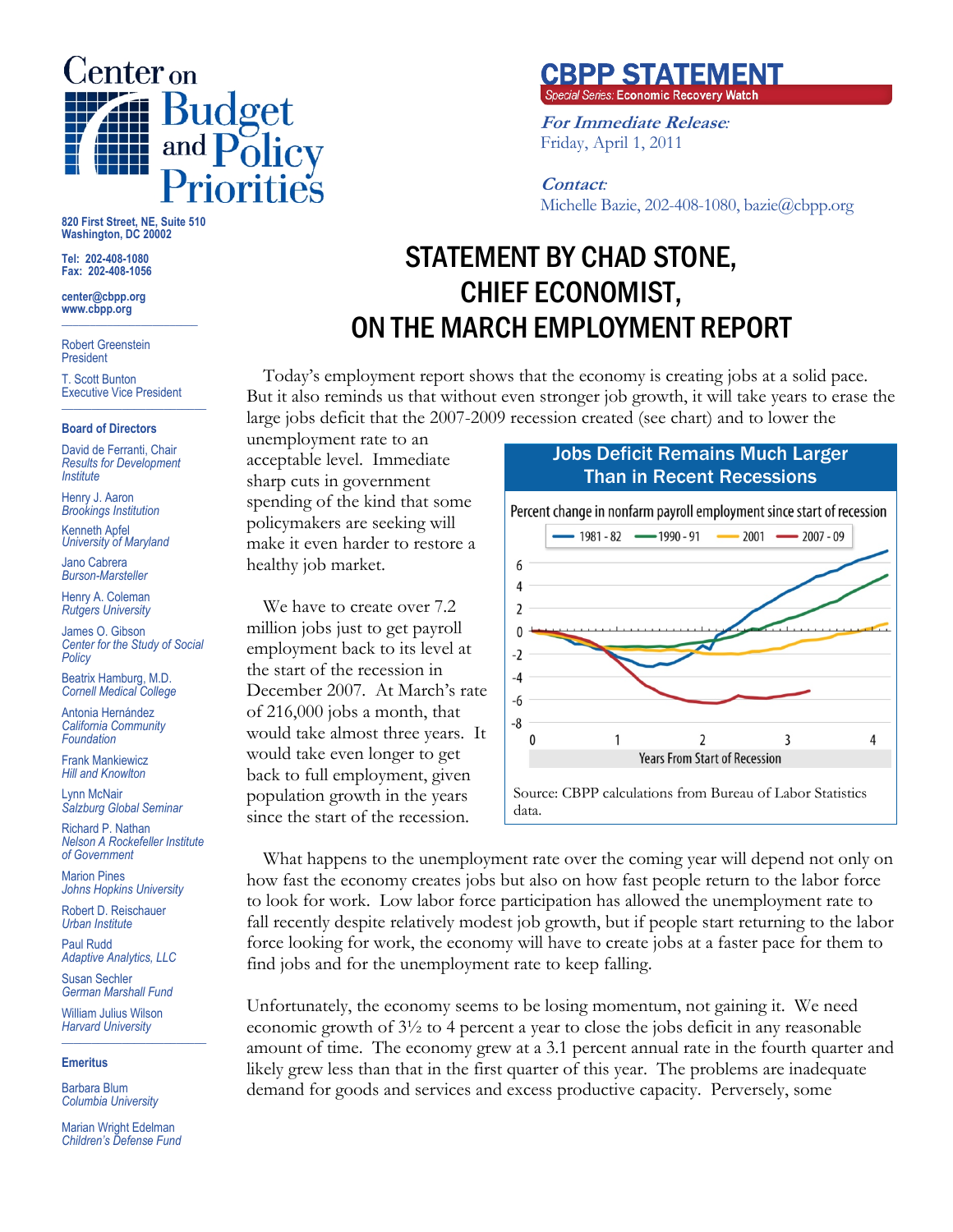policymakers are insisting that, in the name of deficit reduction, the White House and Congress should make immediate large cuts in spending, which will reduce demand and impede efforts to create more jobs, while simultaneously calling for permanent extensions of President Bush's tax cuts, which will have no impact on job creation when it matters most while impeding efforts to reduce the long-term budget deficit.

## About the March Jobs Report

Job growth was solid in March, but other indicators show that the labor market remains in a deep slump.

- Private and government payrolls rose by 216,000 jobs in March. Private employers on net added 230,000 jobs, while local government employment fell by 15,000 (federal government employment rose by 1,000 jobs and state employment was unchanged).
- This is the 13<sup>th</sup> straight month of private-sector job creation, with payrolls growing by 1.8 million jobs (a pace of 138,000 jobs a month) since February 2010; total nonfarm employment (private plus government jobs) has grown by 1.5 million jobs over the same period, or 115,000 a month. Job creation of 100,000 to 125,000 a month is necessary just to keep up with population growth and keep the unemployment rate from rising; growth of 200,000 to 300,000 jobs a month or more is typical in strong economic recoveries, and only in the last two months have we moved into the bottom of that range.
- In March, despite 13 months of private-sector job growth, there were still 7.2 million fewer jobs on nonfarm payrolls than there were when the recession began in December 2007, and 7.0 million fewer jobs on private payrolls.
- The unemployment rate edged down to 8.8 percent in March, and the number of unemployed was 13.5 million. The unemployment rate was 7.9 percent for whites (3.5 percentage points higher than at the start of the recession), 15.5 percent for African Americans (6.5 percentage points higher than at the start of the recession), and 11.3 percent for Hispanics or Latinos (5.0 percentage points higher than at the start of the recession).
- The recession and lack of job opportunities drove many people out of the labor force, and we have yet to see the return to labor force participation (working or actively looking for work) that marks a strong jobs recovery. The labor force participation rate (the share of the population aged 16 and over working or looking for work) remained depressed at 64.2 percent, the lowest it has been since 1984. Recent declines in the unemployment rate would be more encouraging if they were accompanied by a rising labor force participation rate.
- The share of the population with a job, which plummeted in the recession to levels last seen in the mid-1980s, was 58.5 percent in March. Prior to the current slump, the last time it was lower was October 1983.
- It remains very difficult to find a job. The Labor Department's most comprehensive alternative unemployment rate measure — which includes people who want to work but are discouraged from looking and people working part time because they can't find full-time jobs — was 15.7 percent in March, not much below its all-time high of 17.4 percent in October 2009 in data that